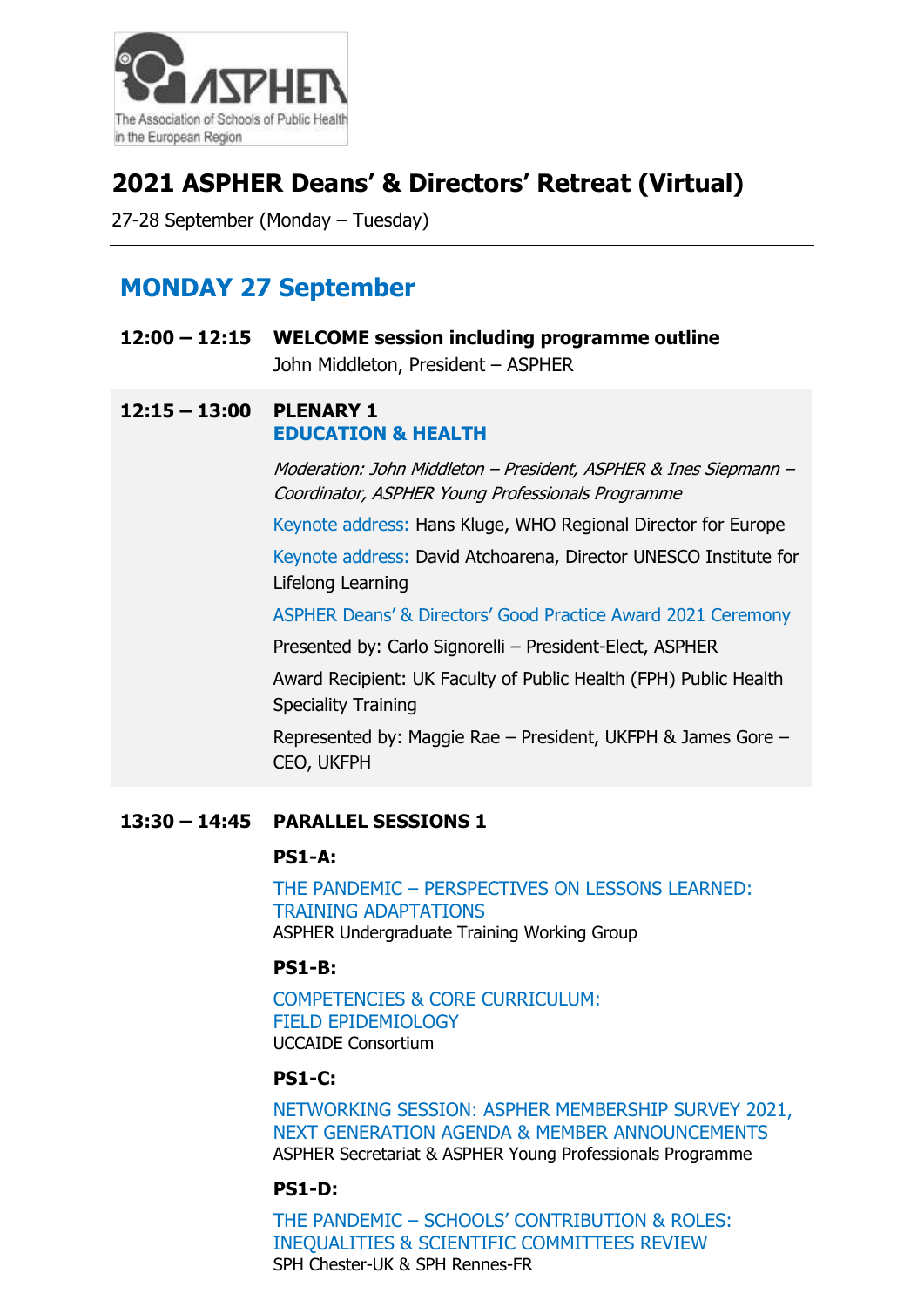# **15:00 – 16:15 PARALLEL SESSIONS 2**

## **PS2-A:**

THE PANDEMIC – PERSPECTIVES ON LESSONS LEARNED: SCHOOLS REOPENING ASPHER Young Professionals Programme

#### **PS2-B:**

COMPETENCIES & CORE CURRICULUM: DIVERSITY & PH EDUCATION SPH Bielefeld-DE & SPH York-UK

#### **PS2-C:**

NETWORKING SESSION: ACCREDITATION IN PH EDUCATION ASPHER Accreditation Working Group & APHEA

## **PS2-D:**

THE PANDEMIC – SCHOOLS' CONTRIBUTION & ROLES: CONTACT TRACING & TESTING SPH Dublin-IE & SPH Porto-PT

# **16:30 – 17:30 PLENARY 2**

#### **PROFESSIONALISATION**

Moderation: Robert Otok – Director, ASPHER & Marie Guichardon - Policy Officer, European Public Health Association

Introductory presentation: Kasia Czabanowska – Immediate Past-President, ASPHER

#### Panel:

Natasha Azzopardi-Muscat – Director, Division of Country Health Policies & Systems, WHO Regional Office Europe John Middleton – President, ASPHER Trygve Ottersen – Chair, International Association of National Public Health Institutes Europe Regional Network

# **18:00 – 19:30 Public Health Gaming (evening social)**

Arnold Bosman – Transmissible; PANDEMOS

# **TUESDAY 28 September**

**09:00 – 09:10 DAY 1 summary and DAY 2 programme outline** Carlo Signorelli, President-Elect – ASPHER

# **09:10 – 10:00 PLENARY 3 PLANNING FOR AN OUTBREAK OF HEALTH**

Moderation: John Middleton – President, ASPHER & Michele Calabro – Young Forum Gastein; Policy Advisor, European Patients' Forum

Introductory presentation: Dorli Kahr-Gottlieb – Secretary General, European Health Forum Gastein